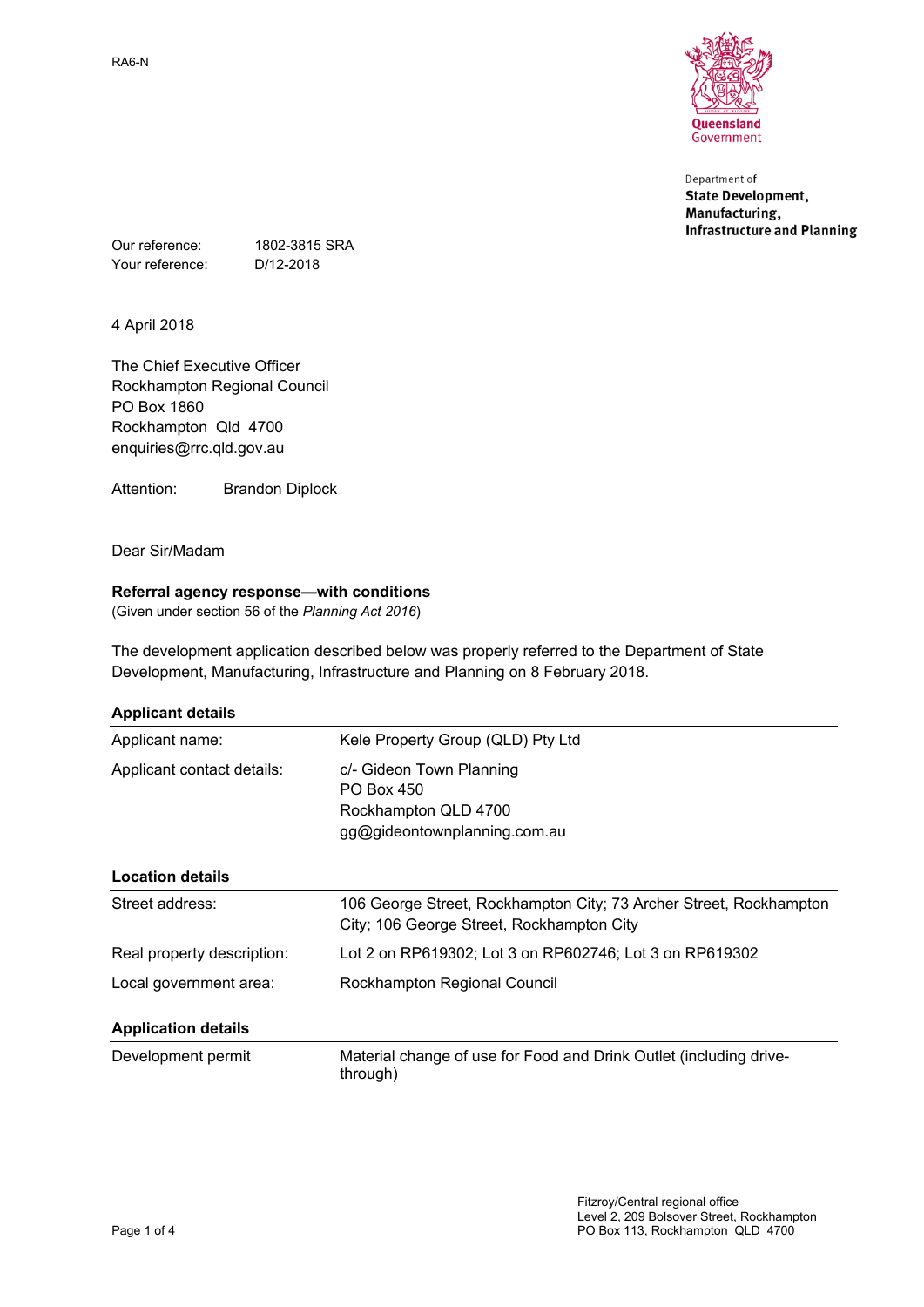#### **Referral triggers**

The development application was referred to the department under the following provisions of the Planning Regulation 2017:

10.9.4.2.4.1 State transport corridors and future State transport corridors

#### **Conditions**

Under section 56(1)(b)(i) of the *Planning Act 2016* (the Act), the conditions set out in Attachment 1 must be attached to any development approval.

#### **Reasons for decision to impose conditions**

The department must provide reasons for the decision to impose conditions. These reasons are set out in Attachment 2.

## **Approved plans and specifications**

The department requires that the plans and specifications set out below and enclosed must be attached to any development approval.

| <b>Drawing/report title</b>                                                   | <b>Prepared by</b>                      | <b>Date</b>     | Reference no. | <b>Version/issue</b> |  |  |
|-------------------------------------------------------------------------------|-----------------------------------------|-----------------|---------------|----------------------|--|--|
| Aspect of development: Material change of use                                 |                                         |                 |               |                      |  |  |
| Proposed Plan                                                                 | Design + Architecture                   | 8 March<br>2018 | SK-004        | Revision 4           |  |  |
| <b>Technical Memorandum</b><br>(Preliminary Traffic and<br>Stormwater Advice) | <b>McMurtie Consulting</b><br>Engineers | 1 March<br>2018 | 0711718       | Revision C           |  |  |

A copy of this response has been sent to the applicant for their information.

For further information please contact Tracey Beath, Senior Planning Officer, on 07 4924 2917 or via email RockhamptonSARA@dilgp.qld.gov.au, who will be pleased to assist.

Yours sincerely

Anthony Walsh Manager Planning

cc Kele Property Group (QLD) Pty Ltd c/- Gideon Town Planning, gg@gideontownplanning.com.au

enc Attachment 1—Conditions to be imposed Attachment 2—Reasons for decision to impose conditions Approved plans and specifications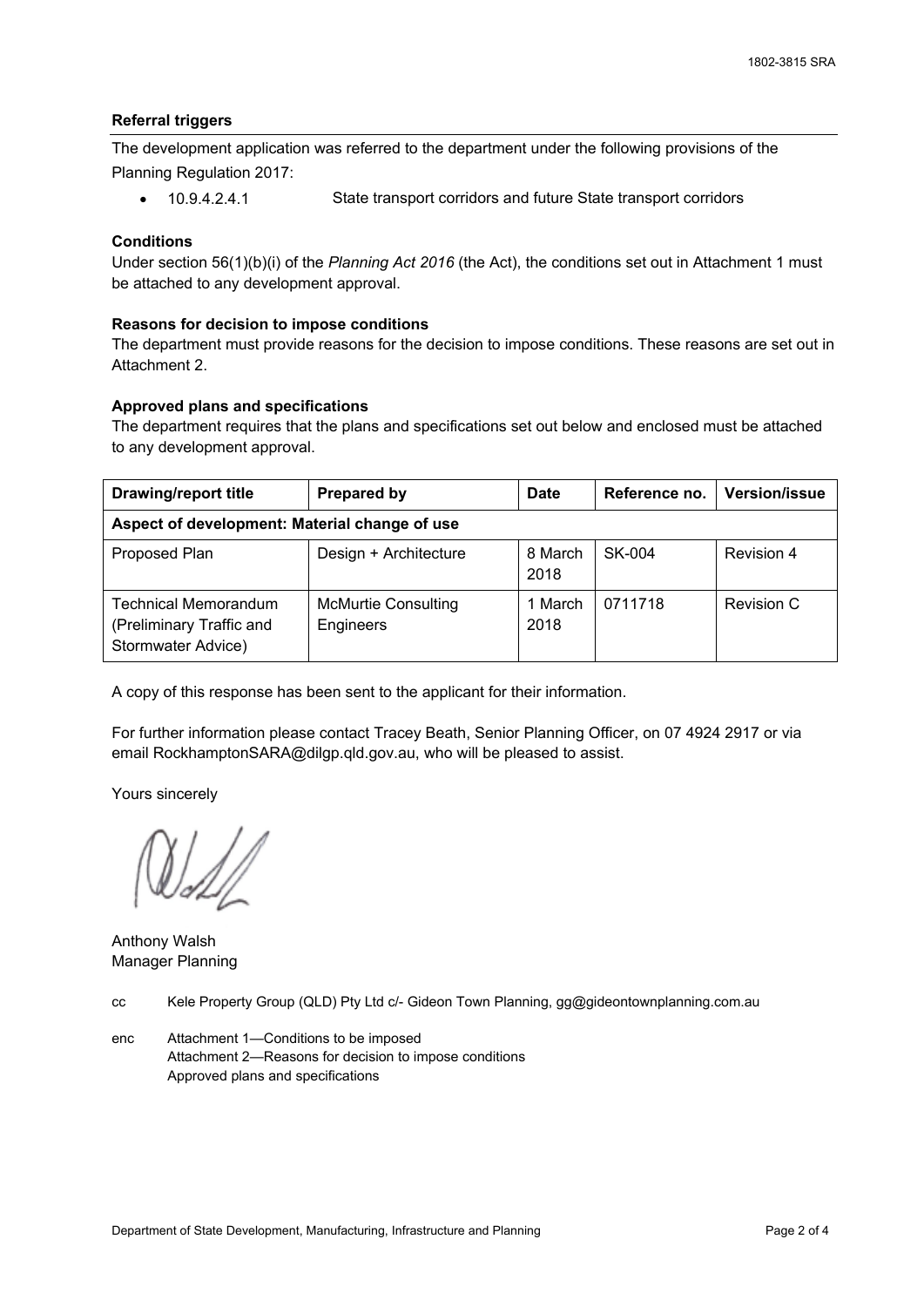# **Attachment 1—Conditions to be imposed**

| No.                                                                                                                                                                                                                                                                                                                                                                                                       | <b>Conditions</b>                                                                                                                                                                                                                                                                                                                                                    | <b>Condition timing</b>                 |  |  |  |  |
|-----------------------------------------------------------------------------------------------------------------------------------------------------------------------------------------------------------------------------------------------------------------------------------------------------------------------------------------------------------------------------------------------------------|----------------------------------------------------------------------------------------------------------------------------------------------------------------------------------------------------------------------------------------------------------------------------------------------------------------------------------------------------------------------|-----------------------------------------|--|--|--|--|
| Material change of use                                                                                                                                                                                                                                                                                                                                                                                    |                                                                                                                                                                                                                                                                                                                                                                      |                                         |  |  |  |  |
| State transport corridors and future State transport corridors -The chief executive administering the<br>Planning Act 2016 nominates the Director-General of the Department of Transport and Main Roads to be<br>the enforcement authority for the development to which this development approval relates for the<br>administration and enforcement of any matter relating to the following condition(s): |                                                                                                                                                                                                                                                                                                                                                                      |                                         |  |  |  |  |
| 1.                                                                                                                                                                                                                                                                                                                                                                                                        | (a) The dense screen planting must be provided along the entire<br>frontage of the site to the Bruce Highway (George Street), generally<br>in accordance with the following plan:                                                                                                                                                                                    | (a) Prior to the<br>commencement of use |  |  |  |  |
|                                                                                                                                                                                                                                                                                                                                                                                                           | Proposed Plan prepared by Design + Architecture dated 8<br>March 2018, reference SK-004 and revision 4                                                                                                                                                                                                                                                               |                                         |  |  |  |  |
|                                                                                                                                                                                                                                                                                                                                                                                                           | (b) The maintained height of the dense screen planting must not<br>exceed 1.10 metres.                                                                                                                                                                                                                                                                               | (b) At all times                        |  |  |  |  |
| 2.                                                                                                                                                                                                                                                                                                                                                                                                        | Direct access is not permitted between the Bruce Highway (George<br>Street) and the subject site.                                                                                                                                                                                                                                                                    | At all times                            |  |  |  |  |
| 3.                                                                                                                                                                                                                                                                                                                                                                                                        | The development must be in accordance with section 2 of the<br>Technical Memorandum (Preliminary Traffic and Stormwater Advice)<br>prepared by McMurtie Consulting Engineers dated 1 March 2018,<br>reference 0711718 and revision C, in particular:                                                                                                                 | At all times                            |  |  |  |  |
|                                                                                                                                                                                                                                                                                                                                                                                                           | drainage pipes and pits to be in accordance with the plan<br>Commercial Drive Thru Development - Preliminary<br>Stormwater Post Development prepared by McMurtie<br>Consulting Engineers dated 1 March 2018, reference<br>0711718-SK-0003 and revision B                                                                                                             |                                         |  |  |  |  |
|                                                                                                                                                                                                                                                                                                                                                                                                           | provision of a minimum 3,000 litre on-site detention tank/s on<br>$\bullet$<br>Site A and a minimum 8,500 litre on-site detention on Site B<br>as identified on the plan Commercial Drive Thru<br>Development - Preliminary Stormwater Post Development<br>prepared by McMurtie Consulting Engineers dated 1 March<br>2018, reference 0711718-SK-0003 and revision B |                                         |  |  |  |  |